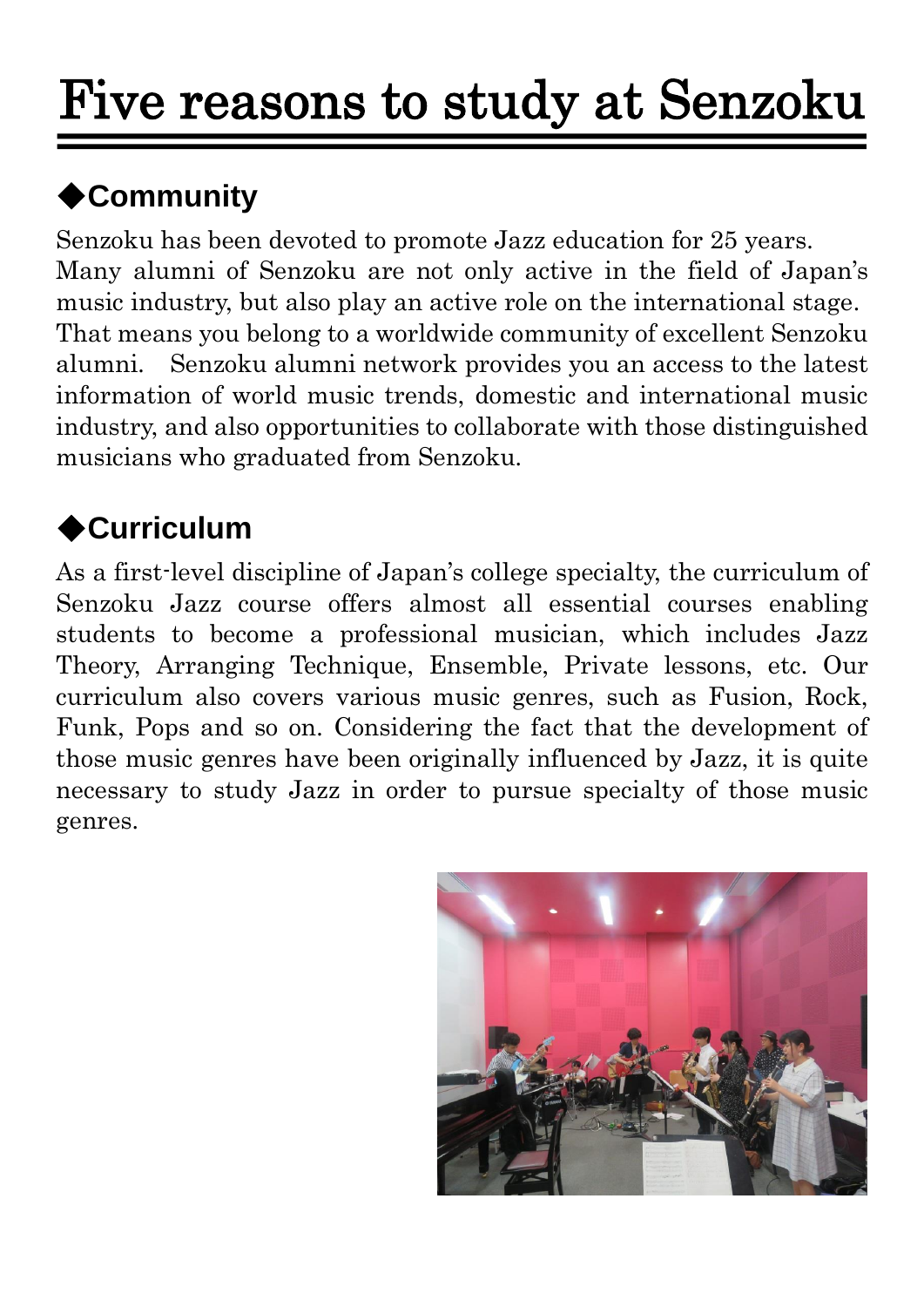#### ◆**Connection to the world**

Senzoku has been devoted to promote international collaboration and establish global partnership. Our close affiliation with Berklee College of Music, and connection with many other US music colleges make it possible for our students to participate in overseas exchange programs. Our students often visit The New School of Music, Queens College, NYU Steinhardt, and University of Miami for study purpose.



#### ◆**Communication**

Senzoku Gakuen College of Music consists of nine major departments: Classical, Jazz, Rock, Sound Design, World Music, Theater, Dance, and Japanese Traditional Music. This means you have access to all resources of various departments and have chances to communicate with fellow students who are specialized in different aspects of music.